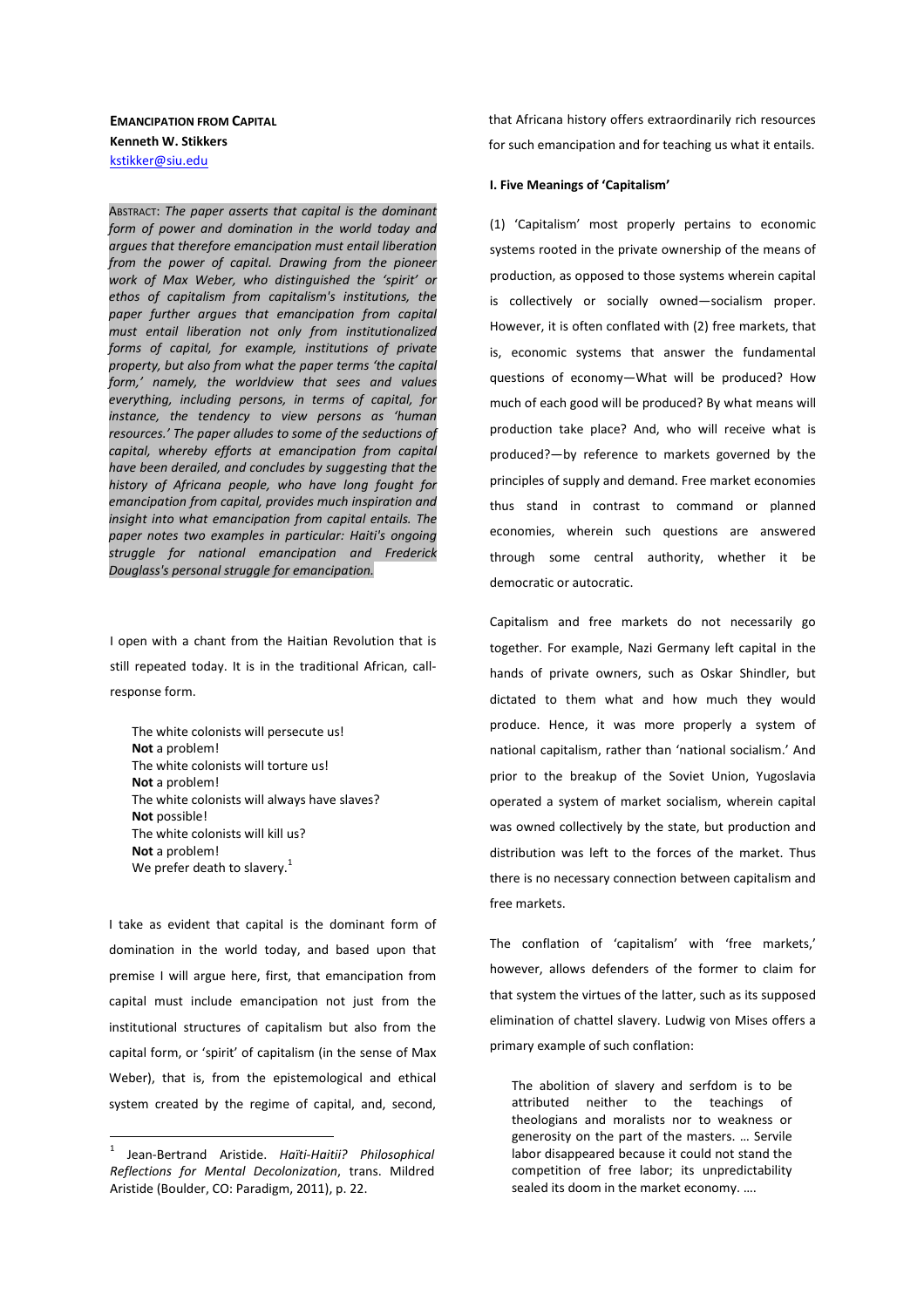Now, at no time and at no place was it possible for enterprises employing servile labor to compete on the market with enterprises employing free labor.…

 …. In the production of articles of superior quality an enterprise employing the apparently cheap labor of unfree workers can never stand the competition of enterprises employing free labor. It is this fact that has made all systems of compulsory labor disappear.<sup>2</sup>

Mises offers no empirical evidence for his claim: it is but ideological assertion. Moreover, he here implicitly suggests that the worst thing that free market advocates can say about chattel slavery is that it is 'inefficient' and thereby reveals the ethical poverty of free market ideology. More to our point here, however, while Mises in this passage explicitly credits 'free markets' with ending slavery, he uses this point as part of a general defense of 'capitalism.'

'Free market' ideology offers its own utopian vision of emancipation: a world liberated from feudal oppression, wherein one is free to pursue the good life as one determines for oneself. Indeed, Adam Smith famously described the conditions of 'perfect liberty' whereby the forces of competition bring about the most equitable, just, and happy of all possible worlds, better than any philosopher king could ever achieve. It is ironic, though, that such a system would be called 'capitalism,' because, as Smith already recognized, capitalists are the people who least want such a system: within ideally free markets capitalists are relatively impotent and hence unable to achieve the 'extraordinary profits' that they desire. As Mises describes,

The direction of all economic affairs is in the market society a task of entrepreneurs. Theirs is the control of production. They are at the helm and steer the ship. A superficial observer would believe that they are supreme. But they are not. They are bound to obey unconditionally the captain's orders. The captain is the consumer. Neither the entrepreneurs nor the farmers nor the capitalists determine what has to be produced. The consumers do that. If a business man does not strictly obey the orders of the public as they are conveyed to him by the

 2 Ludwig von Mises, *Human Action: A Treatise on Economics* (Indianapolis: Liberty Fund, 2007), p. 630-31.

structure of market prices, he suffers losses, he goes bankrupt, and is thus removed from his eminent position at the helm. Other men who did better in satisfying the demands of the consumer replace him.<sup>3</sup>

Free markets are thus more properly a system of 'consumerism,' as Smith suggests:

Consumption is the sole end and purpose of all production; and the interest of the producer ought to be attended to, only so far as may be necessary for promoting that of the consumer. **The maxim is so perfectly self-evident, that it would be absurd to attempt to prove it.**<sup>4</sup>

John Maynard Keynes concurs: "All production is for the purpose of ultimately satisfying a consumer."<sup>5</sup> Free markets promise consumers emancipation to satisfy their desires, and thus the ideology in support of them is to be condemned at least for its impoverished notion of 'freedom.' I think here of Chase Bank's 'Freedom (Master) Card,' which, so its advertisement claims, "gives you the freedom to say, 'yes,' to your every desire."

There are merits in several other definitions of 'capitalism,' which are useful for our analysis here. For instance, (3) the first definition of 'capitalism' that the *Oxford English Dictionary* offers is, "a system which favors the existence of capitalists,"<sup>6</sup> something which, as we saw, free markets clearly do not do. 'Capitalism' might be defined, too, (4) as an economic system wherein capital hires labor, as opposed to those systems, such as worker cooperatives, wherein labor owns capital, and (5) Robert Heilbroner defines it as "the regime of capital," $7$  that is, a social system ruled by the power of capital.

 $\overline{a}$ 

http://www.oed.com.proxy.lib.siu.edu/oed2/00032897

 $3$  Ibid., pp. 269-70.

<sup>4</sup> Adam Smith, *An Inquiry into the Nature and Causes of the Wealth of Nations* (1776), ed. Edwin Cannan (Chicago: University of Chicago Press, 1976), II, 179. Emphasis added.

<sup>5</sup> John Maynard Keynes, *The General Theory of Employment, Interest, and Money* (1936), vol. 7 of *Collected Writings* (Cambridge: Macmillan, 1973), p. 46. 6 *Oxford English Dictionary*, 2nd ed. (Oxford, UK: Oxford University Press, 1989).

<sup>7</sup> Robert Heilbroner, *Behind the Veil of Economics: Essays in the Worldly Philosophy* (New York, W. W. Norton, 1988).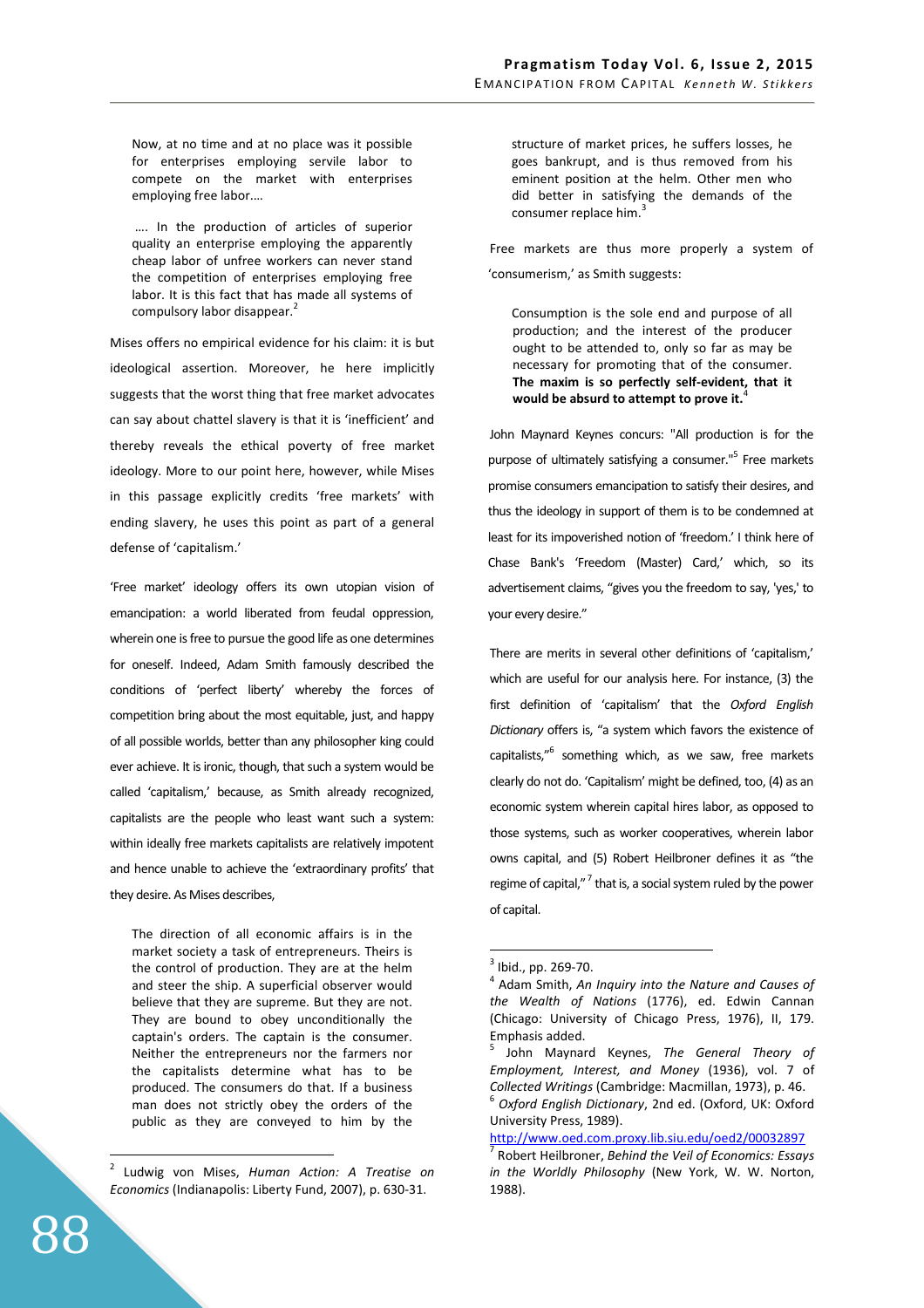#### **II. Emancipation from the Regime of Capital**

Decades prior to Marx, Jacksonian democrats, such as Orestes Brownson, distinguished chattel from wage slavery. Brownson wrote, in his support of the Chartist movement in England:

we say frankly that, if there must always be a laboring population distinct from proprietors and employers, we regard the slave system as decidedly preferable to the system of wages. … Wages is a cunning device of the devil for the benefit of tender consciences who would retain all the advantages of the slave system without the expense, trouble, and odium of being slaveholders.<sup>8</sup>

The slave-owner at least has it in his own self-interest to protect his investment and to provide the slave with minimum sustenance, but those who rent labor, through wages, do not necessarily care whether their laborers live or die as long as there are others to replace them. Following the collapse of Reconstruction, in 1877, Frederick Douglass concurred with Brownson's judgment: "the Negro," he claimed,

is worse off, in many respects, than when he was a slave …. He is the victim of a cunningly devised swindle, one which paralyzes his energies, suppresses his ambition, and blasts all his hopes; and though he is nominally free he is actually a slave. I here and now denounce this so-called emancipation as a stupendous fraud--a fraud upon him, a fraud upon the world. … With slavery [the old slaveholders] had some care and responsibility for the physical well-being of their slaves. Now they have as firm a grip on the freedman's labor as when he was a slave and without any burden of caring for his children or himself.<sup>9</sup>

Such are the oppressive conditions under capitalism, as a system wherein capital hires labor.

 $\overline{a}$ 

By contrast, the Mondragon cooperatives, in the Basque region of Spain, constitute a system of emancipation from capital through their subordination of capital to labor:<sup>10</sup> only workers can own capital. Capital and profit stemming from it are thus treated as means for improving material living conditions, rather than as ends in themselves. The cooperatives measure their performance not by their profitability but by the quantity and quality of employment that they generate and maintain. As George Cheney describes, "Seeing themselves as neither in the service of capital nor alienated from it, the coops aimed to subordinate the maintenance of capital to the interests of labor and human values."<sup>11</sup> Labor democratically controls capital and is treated thereby as a fixed rather than a variable cost of production. In times of economic difficulty, such as the present, labor is the absolutely last expense to be cut, and even then workers will be transferred to another cooperative or sent to the technical school or university for retraining rather than laid off altogether. In conventional capitalist firms, by contrast, labor is viewed as a cost to be minimized and commonly the first expense to be cut, and workers are seen as expendable means rather than ends in themselves.

Although Mondragon derived this principle of the subordination of capital to labor from Catholic social teaching, the architect of Mondragon, Father Jose Arizmendiarrieta, a parish priest, considered it a matter of social justice: "Cooperation is an authentic integration of the person in the economic and social process, and it is central to a new social order; employees working cooperatively ought to unite around this ultimate objective, along with all who hunger and thirst for justice in this world of work. $12$  Mondragon measures

<sup>&</sup>lt;sup>8</sup> Orestes Augustus Brownson, "The Laboring Classes," review of Thomas Carlyle's *Chartism*), *Boston Quarterly Review* (1841, in (abridged) *Social Theories of Jacksonian Democracy: Representative Writings of the Period 1825- 1850*, ed. Joseph L. Blau (Indianapolis: Bobbs-Merrill, 1954), pp. 307, 309.

<sup>9</sup> Frederick Douglass, "I Denounce the So-Called Emancipation as a Stupendous Fraud" (1888), in *Frederick Douglass: Selected Speeches and Writings*, ed. Philip S. Foner (Chicago: Lawrence Hill Books, 1999), pp. 715, 717.

 $10$ <sup>10</sup> George Cheney, *Values at Work: Employee Participation Meets Market Pressure*, updated ed. (Ithaca, NY: ILR Press, 1999), and Kenneth W. Stikkers, "Dewey, Economic Democracy, and the Mondragon Cooperatives," *European Journal of Pragmatism and American Philosophy* 3.2 (2011): 186-99.  $11$  Cheney, pp. 38-39.

<sup>&</sup>lt;sup>12</sup> As quoted and translated by Cheney, p. 39.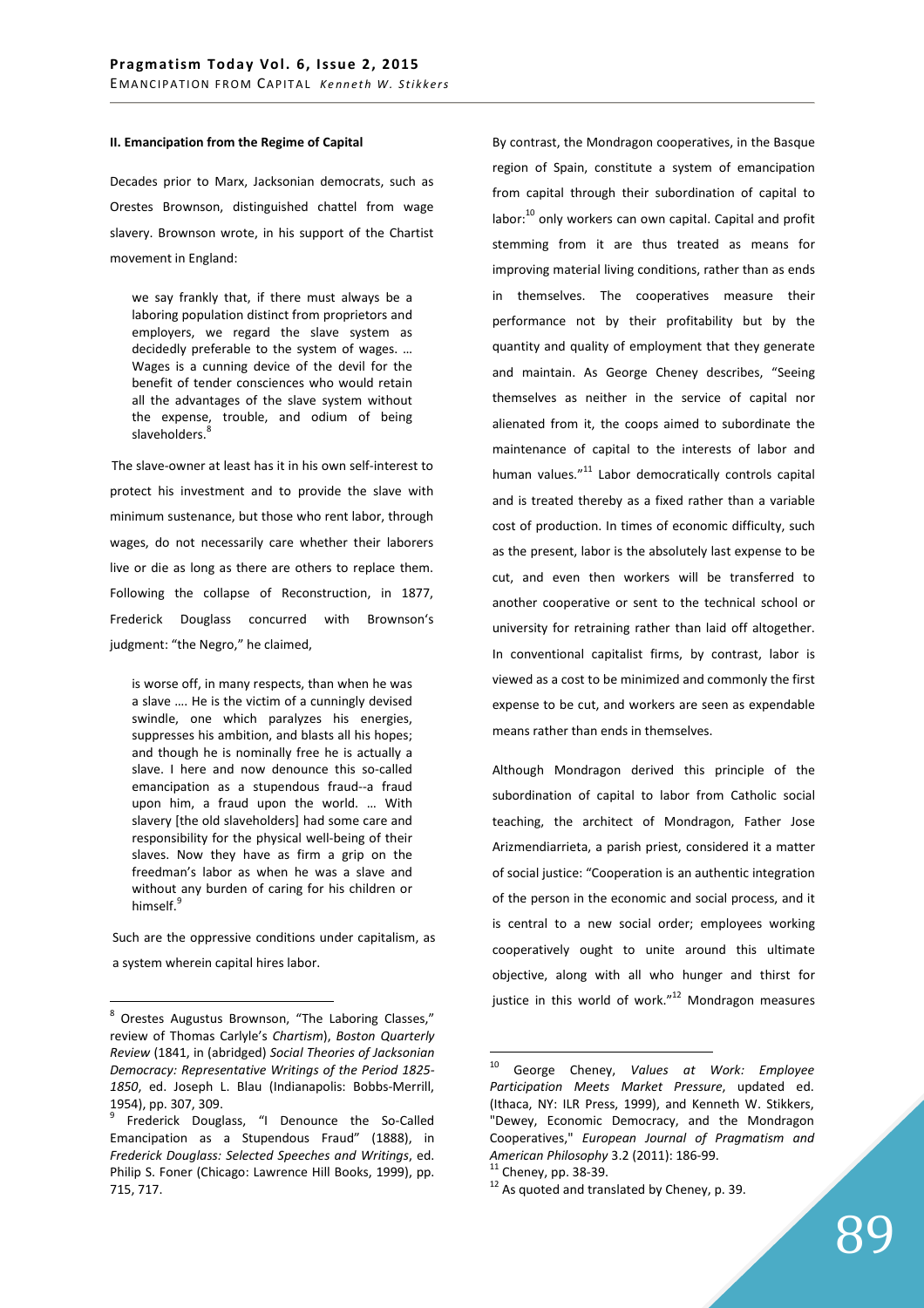economic growth not by the sheer quantity of goods produced and consumed but on the basis of the cooperatives' ability to provide stable employment in accord with human dignity. Profit is treated not as the purpose of business but as a means to create the conditions for dignified human living. As Cheney describes, "the growth of the cooperatives … has meant far more than 'adding more of the same' to existing structures" but has included the personal growth of its members as well as the strengthening of relationships among themselves, with the community, and even with the world and the capacity of the enterprise to adapt to a changing, global economic environment. $^{13}$ 

John Stuart Mill had argued already, in his *Principles of Political Economy* (1848), that cooperatives, owned primarily but not solely by the workers themselves, would be the next phase in the natural evolution of capitalism. Such cooperatives would outperform traditional capitalist firms, Mill claimed, because they would be more efficient. As owners of their own businesses, workers work harder; they manage themselves, thereby saving the huge expense of having to employ supervisors; they strive for increased efficiencies and vigilantly work to eliminate waste because they themselves benefit. Furthermore, not being pressured to return maximum profits to investors immediately, such cooperatives could retain larger portions of profits as reserves and for reinvestment.<sup>14</sup>

As I have argued elsewhere, $15$  Mondragon cooperatives exemplify central features of what John Dewey described when he spoke of democracy as "a way of life": they have attained a level of economic democracy in the lives of ordinary workers unmatched in world history. Mondragon's democracy is not merely a formal, political one, wherein people go to the polls every few

 $\overline{a}$ 

90

years to cast ballots and which can be manipulated too easily by powerful moneyed, anti-democratic interests. Rather, it is a democracy that workers practice everyday at their places of work.

Recently there have been concerns about Mondragon's failure to extend its democratic principles and structures to its international subsidiaries. For example, I have visited two of Mondragon's automotive parts plants in Mexico and talked with their workers. The workers complained that working conditions in these plants are at least as oppressive as those in plants owned by major automobile manufacturers, such as General Motors, and that there is no democracy for workers in them. I confronted economists in Mondragon with such complaints, and they admitted that Mondragon's application of its democratic principles outside of Spain is "uneven." They also indicated that they were concerned by such reports, but it was not clear that remedying these conditions was a high priority for the cooperatives that owned the plants in question.

Indeed, the history of cooperatives reveals the seductive power of capital: even within structures designed to prevent exploitative uses of capital, profit from capital lures worker owners to abandon their own ethical and democratic principles and to seek personal gain at the expense of others. At the first successful industrial, worker-owned cooperative at New Lenark, England, which utopian socialist Robert Owen began in 1799, worker-owners, hungry for additional profits, opened the cooperative to external investors, who quickly took over the enterprise and converted it into a traditional capitalist firm, which continued to operate until 1968. The attraction to external investment has been a constant threat to worker cooperatives throughout their history.<sup>16</sup> In a similar vein, we see in the history of socialist economies, such as the Soviet Union, which

 $13$  Cheney, p. 74.

<sup>14</sup> John Stuart Mill, *Principles of Political Economy, with Some of Their Applications to Social Philosophy* (1848), ed. Donald Winch (Middlesex, England: Penguin, 1970), pp. 118-42.

<sup>&</sup>lt;sup>16</sup> John Pencavel, "Worker Cooperatives and Democratic Governance," Discussion Paper No. 6932 (Bonn, Germany: Forschungsinstitut zur Zukunft der Arbeit, October 2010), pp. 27-28. http://ftp.iza.org/dp6932.pdf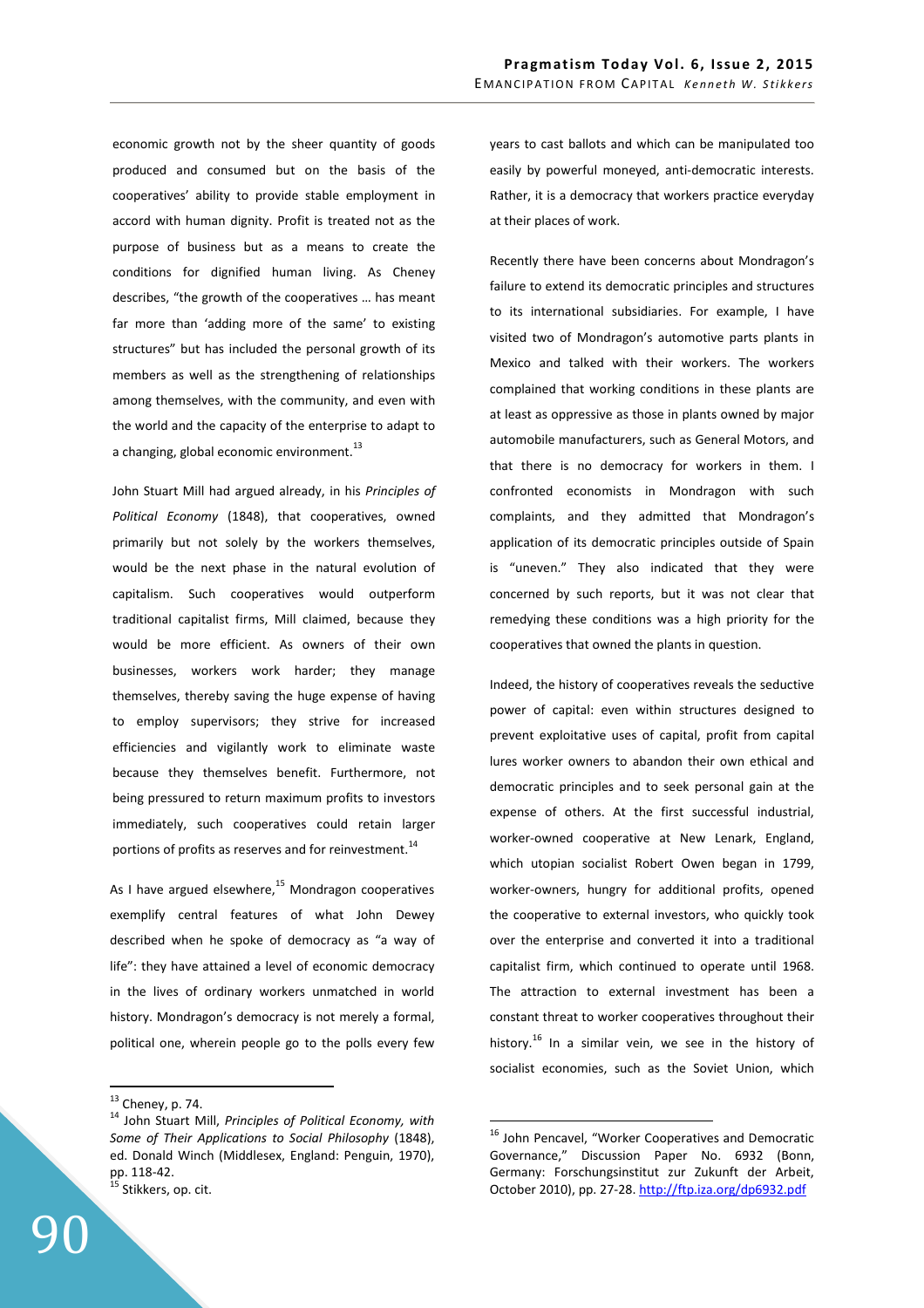ironically claim to be anti-capitalist, the strong propensity to reduce human beings to capital, not for profit but for ideological purposes. All these instances illustrate the seductive power of capital—the temptation to use it as a coercive means for dominating others in order to achieve one's own ends. Thus, the capital form, as Weber showed in his own way, transcends the institutions of capitalism.

#### **III. Slavery, Capitalism, and the Capital Form.**

What I intend here by the 'capital form' bears strong resemblance to what Weber described as 'the spirit of capitalism.' Central to Weber's famous analysis of that 'spirit' is his clear separation of 'capitalism' as an economic system and institutions such as private property and unfettered global markets, from 'capitalism' as an 'ethos,' or system of values. Similarly, the 'capital form' is a worldview that sees everything living and non-living—as means for profit-making, that is, as capital. Such a worldview, however, does not stop with the non-human world, and the capital form and the spirit of capitalism come to see human beings, too, as means to profit making, as capital. Weber summarizes the spirit of capitalism in the words of Kürnberger: "They make tallow out of cattle and money out of men."<sup>17</sup>

Indeed, the pervasiveness of the capital form is evident in the common use of such terms as 'human capital' and 'human resources.' Life no longer appears as containing its own inherent value: henceforth life must be 'earned' $-$ justify itself as capital.<sup>18</sup> Moreover, people are not just treated as capital and used up in the earning of profit, but they also internalize the capital form and hence come to see and value themselves as capital: "Your future depends on how you market yourself," proclaimed a flier on my university's bulletin board. One is commanded by the 'free' labor market to present—

 $\overline{a}$ 

package, brand, and sell—oneself as human capital in order to 'earn a living.'

Contra Mises, the slave trade made the world safe for the regime of capital in at least a two-fold way. First, it created much of the surplus value upon which capitalism was built. Reformed Marxists, such as two Trinidadian economists, Eric Williams, $19$  who was also the first Prime Minister of independent Trinidad and Tobago, and Oliver  $\text{Cox}^{\text{20}}$  one of the developers of world-systems theory, emphasize material continuities between the two systems: contrary to the claims of orthodox Marxists, that surplus value came entirely from capitalist modes of production, the Atlantic slave trade, they argue, provided much of the capital formation that was necessary for the rise of Western capitalism. On this matter Cox takes direct issue not only with orthodox Marxists but even with Marx:

The pivotal problem faced by … Marxian economists was that of breaking through the labor-capital-commodity-surplus-value frame of reference which seemed to become more and more limiting and unrealistic. It became apparent that the accumulated capital in leading capitalist nations was not all the product of its own factories. Some of it came from "outside."<sup>21</sup>

That is, significant portions of the surplus value out of which capitalism arose came from slavery.

Second, the slave-trade was the logical extension of the capital form to humanity: it is the reduction of human persons to capital in its crudest form. The slave ship served as a factory for the manufacture of human capital. As historian Marcus Rediker writes, "the slave ship worked as a machine to produce the commodity 'slave' for a global labor market. A violence of enslavement and a violence of abstraction developed together and reinforced each other." The slave ship embodied

<sup>17</sup> Max Weber, *The Protestant Ethic and the Spirit of Capitalism*, trans. Talcott Parsons (New York: Charles Scribner's Sons, 1959): p. 51.

<sup>18</sup> Max Scheler, *Ressentiment*, trans. William Holdheim, ed. Lewis Coser (New York: Free Press of Glencoe, 1961), p. 160.

<sup>19</sup> Eric Williams, *Capitalism and Slavery* (Chapel Hill: University of North Carolina Press, 1944).

<sup>20</sup> Oliver Cromwell Cox, *Capitalism as a System* (New York: Monthly Review Press, 2004).  $21$  Ibid., p. 216.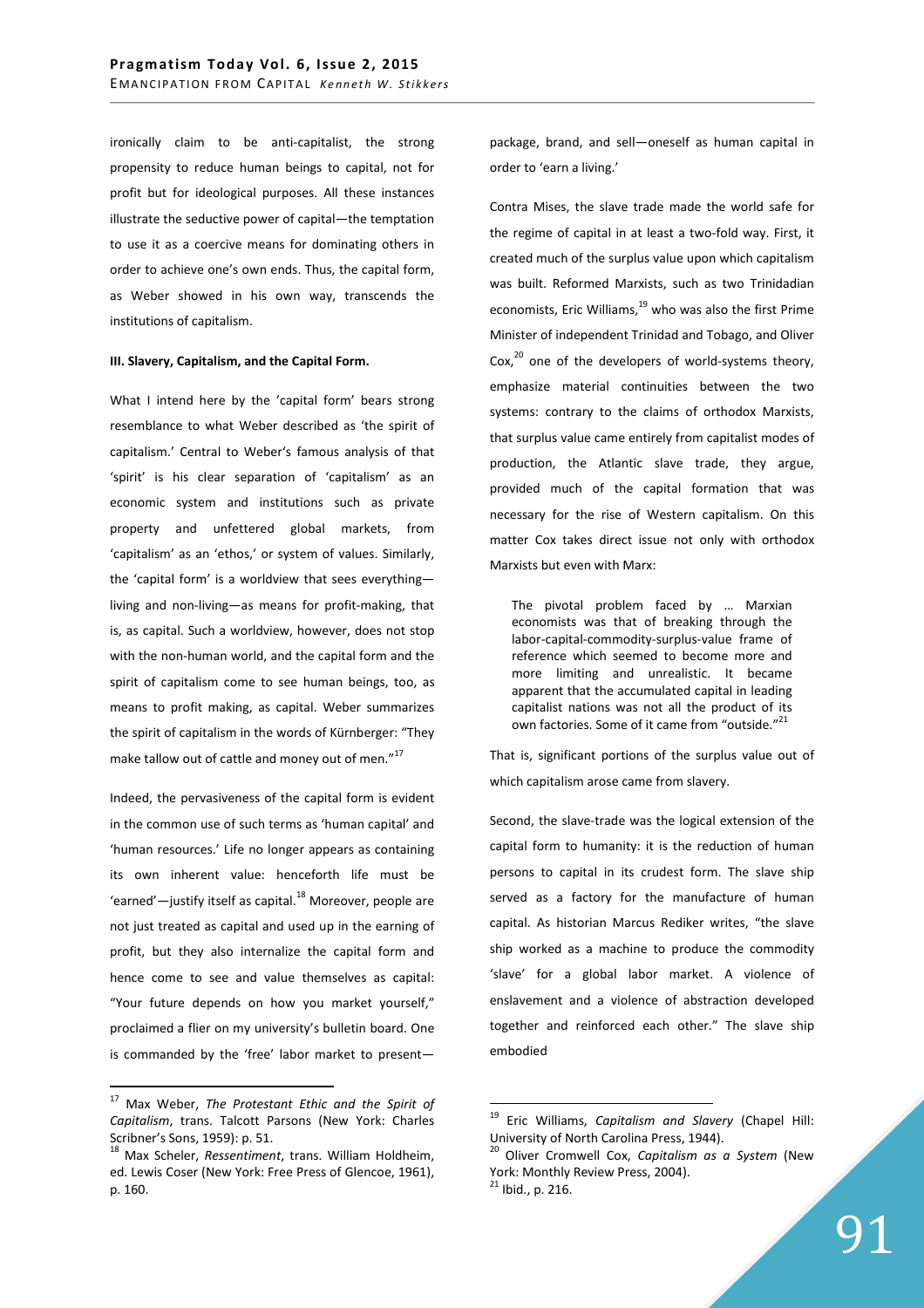the brutal logic and cold, rational mentality of the merchant's business--the process by which human beings were reduced to property [capital], by which labor was made into a thing, a commodity shorn of all ethical considerations. In a troubled era of transition from a moral to a political conception of economy, the [slave ship] represented a nightmarish outcome of the process. Here was the new, modern economic system in all its horrifying nakedness, capitalism without a loincloth.<sup>22</sup>

The slave ship manufactured the human capital that the theories, institutions, and proponents of capitalism would take for granted and Marx would criticize: human life reduced to the logic of the balance sheet.

## **IV. Africana History as Resource for Emancipation from Capital**

Because the power of capital to oppress comes from its capacity to threaten life, to withhold the means of living, resistance to and thus emancipation from that power and the capital form requires some intuition of, some feeling for those values that transcend those of capital those values beyond all price—but also that transcend life itself.

Africana history is replete with inspiring examples of enslaved people successfully resisting not just their physical enslavement but also the capital form that reduces them to human capital and throwing off their physical shackles precisely because of their powerful sense of values transcending human life, enabling and empowering them to refuse to be reduced to mere human capital. On this matter I agree with Angela Davis's suggestion, in her pioneer essay making the case that Frederick Douglass warrants inclusion in the literature of philosophy, that those who have been historically denied human freedom are generally better able to articulate the nature and conditions of human freedom, of emancipation, than those who take their freedom for granted and who might even have it in their interests to deny freedom to others. "Are human beings free or are they not?" Davis asks.

Ought they be free or ought they not be free? The history of Afro-American literature furnishes an illuminating account of the nature of human freedom, its extent and limits. Moreover, we should discover in Black literature an important perspective that is missing in so many of the discussions on the theme of freedom in the history of bourgeois philosophy. Afro-American literature incorporates the consciousness of a people who have continually been denied entrance into the real world of freedom, a people whose struggles and aspiration have exposed the inadequacies not only of the practice of freedom, but also of its very theoretical roots.<sup>23</sup>

Those who have suffered as a result of being systematically "denied entrance into the real world of freedom" have a special interest in articulating with maximal clarity those universal qualities and conditions upon which claims to rights and freedoms are made. By contrast, those who take such rights and freedoms for granted are not so motivated but are more likely to avoid such clarity so as to conceal and protect their privileged status.

In the light of Davis's comments Kanye West's recent "Made in America" tour with Jay Z is disheartening and betrays the tradition of which Davis speaks. Their song with the tour's title invokes the names of Martin, Coretta, and Malcolm as prelude to descriptions of how they made it in America, $^{24}$  and throughout the tour West claimed that his only responsibility to the Black community was to make as much money as possible so that it would trickle down to the Black community, and he advised young African Americans to "brand, market, and franchise" themselves like he and Jay Z have done that is, to conform themselves perfectly to the capital form—and, without any apparent irony in their use of 'brand' and 'market,' essentially do to themselves what slaveholders had done to African peoples in the past,

 $\overline{a}$ <sup>22</sup> Marcus Rediker, *The Slave Ship: A Human History* (New York: Viking, 2007), pp. 338-39.

 $23$  Angela Davis, "Unfinished Lecture on Liberation-2," in *Philosophy Born of Struggle: Anthology of Afro-American Philosophy from 1917*, ed. Leonard Harris (Dubuque, IA: Kendall/Hunt, 1983), p. 90.

<sup>&</sup>lt;sup>24</sup> Shawn Carter ('Jay Z') and Kanye West, "'Made in America' Lyrics," Genius, http://genius.com/Kanye-westmade-in-america-lyrics (accessed 25 July 2015)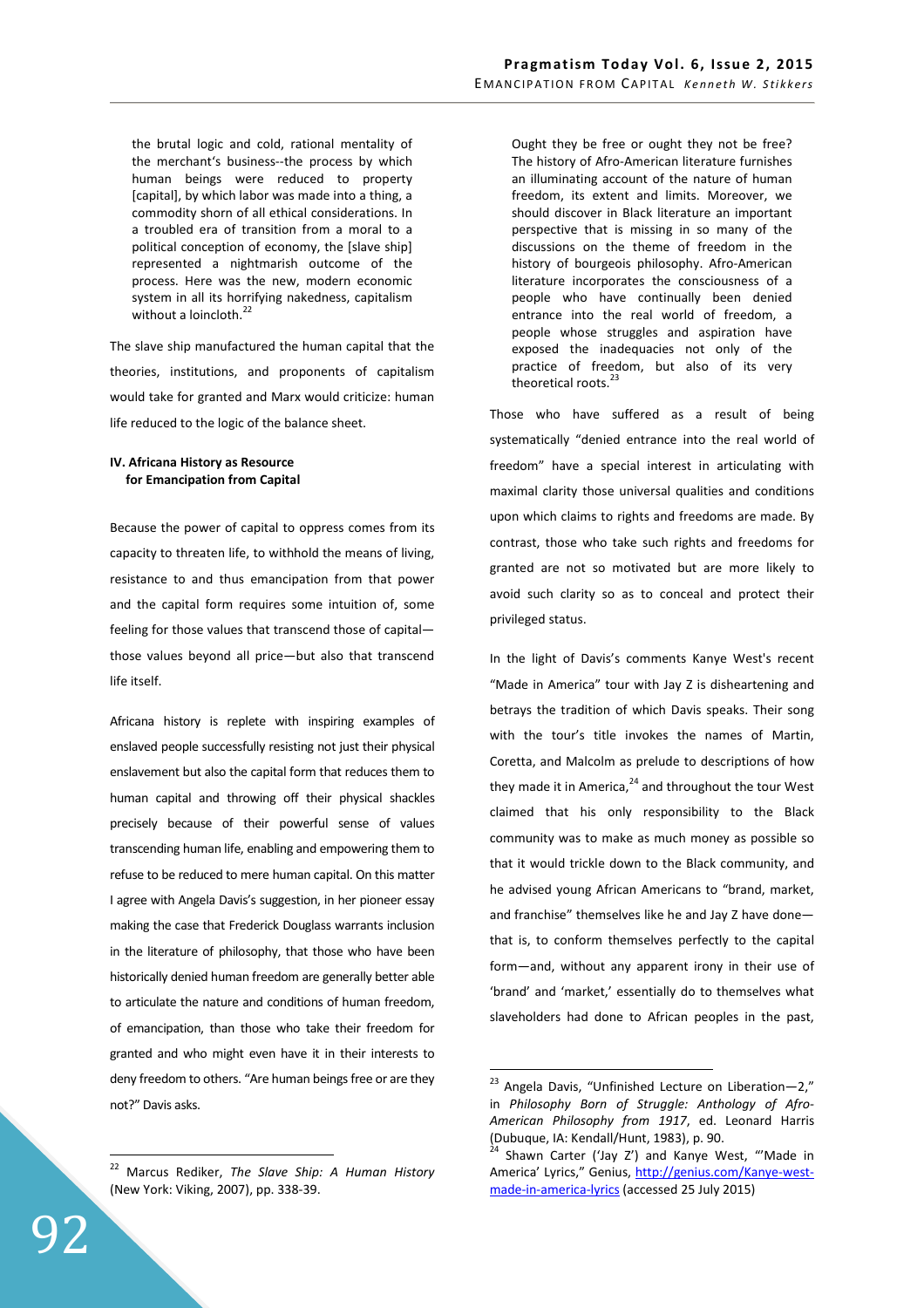that is, reduce them to capital. His connection of Black history with the self-capitalizing of Black bodies is disturbing because it suggests that Martin, Malcolm, and other great Black leaders died so that Black people like him could submit obediently to the regime of capital and the capital form, branding and marketing their own black bodies.

W. E. Du Bois offers a different view, with which those whom West invokes would agree: in our haste to gain access to the means of making a living, let us not forget the things of beauty that remind us of those values for which it is worth living. With his typical eloquence, Du

Bois challenges an African American audience in 1926 Chicago:

If you tonight suddenly should become fullfledged Americans; if your color faded, or the color line here in Chicago was miraculously forgotten; suppose, too, you became at the same time rich and powerful;--what is it that you would want? What would you immediately seek? Would you buy the most powerful of motor cars and outrace Cook County? Would you buy the most elaborate estate on the North Shore? …. Would you wear the most striking clothes, give the richest dinners and buy the longest press notices?

Or, expressed in the present-day context: would you act

like West and Jay Z? Du Bois continues his challenge:

Even as you visualize such ideals you know in your hearts that these are not the things you really want. You realize this sooner than the average white American because, pushed aside as we have been in America, there has come to us not only a certain distaste for the tawdry and flamboyant but a vision of what the world could be if it were really a beautiful world; if we had the true spirit; if we had the Seeing Eye, the Cunning Hand, the Feeling Heart; if we had, to be sure, not perfect happiness, but plenty of good hard work, the inevitable suffering, that always comes with life; sacrifice and waiting, all that but, nevertheless, lived in a world where men know, where men create, where they realize themselves and where they enjoy life. It is that sort of a world we want to create for ourselves and for all America.

'Emancipation' in the deep sense requires remembrance of those things of beauty that remind us of what the world could be and for which we all must struggle. Du Bois offers four examples:

The Cathedral of Cologne, a forest in stone, set in light and changing shadow, echoing with sunlight and solemn song; a village of the Veys in West Africa, a little thing of mauve and purple, quiet, lying content and shining in the sum; a black and velvet room where on a throne rest, in old and yellowing marble, the broken curves of the Venus of Milo; a single phrase of music in the Southern South—utter melody, haunting and appealing, suddenly arising out of night and eternity, beneath the moon.

Such is Beauty. Its variety is infinite, its possibility is endless. In normal life all may have it and have it yet again. The world is full of it; and yet today the mass of human beings are choked away from it, and their lives distorted and made ugly. This is not only wrong, it is silly. Who shall right this well-nigh universal failing? Who shall let this world be beautiful? Who shall restore to men the glory of sunsets and the peace of quiet sleep?

Du Bois believed that Black folk, as a result of their history of oppression and suffering, had a special ability and mission to restore beauty to the world.<sup>25</sup>

Interestingly, Kanye West, too, like Du Bois, decries the loss of beauty in the modern world and calls for its restoration, but it is mainly the beauty of expensive automobiles, estates, and clothing,<sup>26</sup> which Du Bois described as superficial.

Like Du Bois and Davis I read Africana history quite differently than does Kanye West, and I offer two examples from that history that suggest an opposite message and inspire and instruct us regarding emancipation from capital, both capital as a material force of oppression and the capital form. The first is grand and monumental: it is the story of the Haitian

<sup>25</sup> W. E. B. Du Bois, "Criteria of Negro Art" (1926), in *The Oxford W. E. B. Du Bois Reader*, ed. Eric J. Sundquist (New York: Oxford University Press, 1996), pp. 325-26. <sup>26</sup> Tim Nudd, "Kanye West Charms Cannes with His Moral Take on Brands and Culture; Plus, What He Thinks about Apple's Deal with Beats," *Adweek* (17 June 2014): http://www.adweek.com/news/advertisingbranding/kanye-west-charms-cannes-his-moral-takebrands-and-culture-158376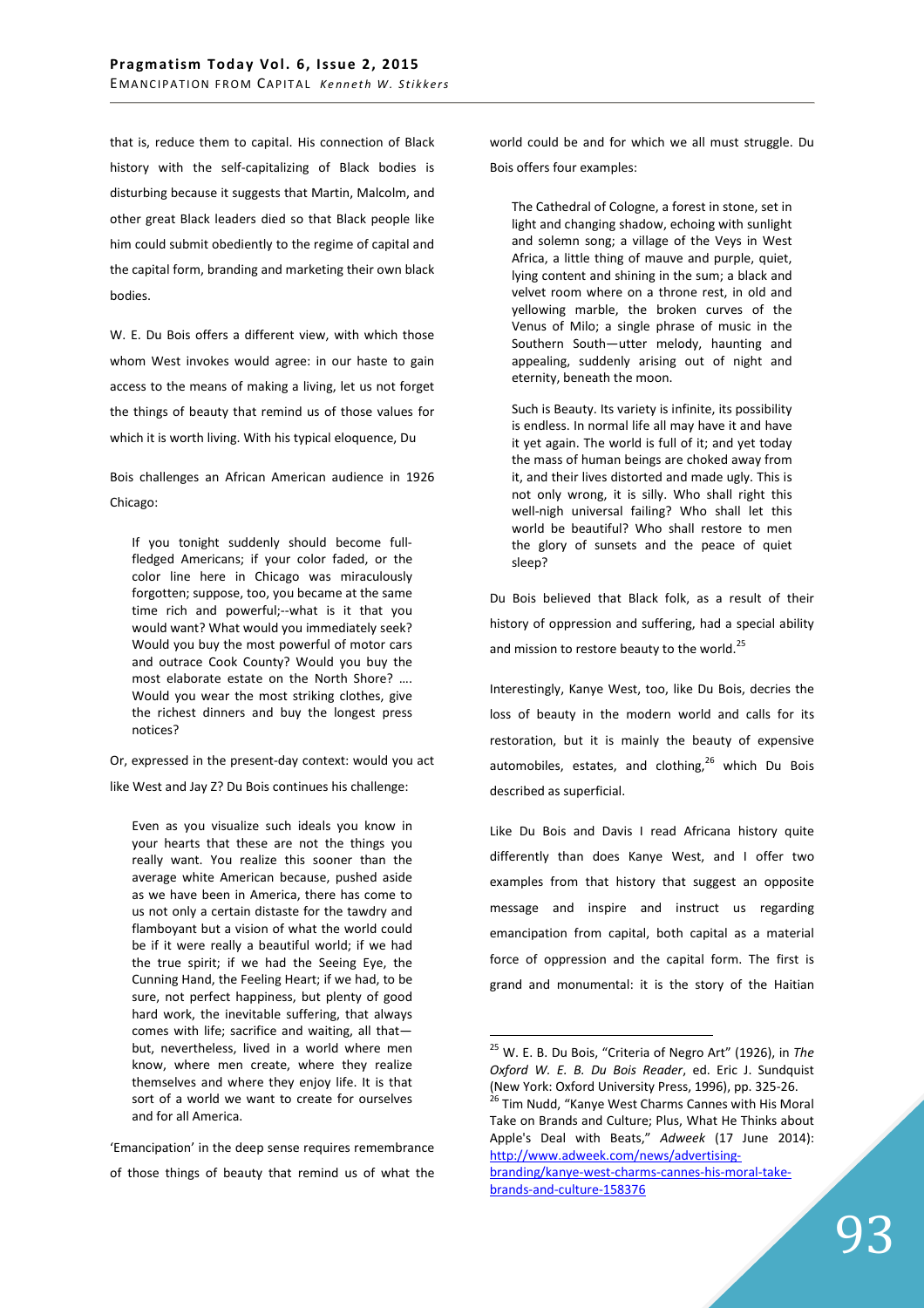Revolution. The second is so subtle and quiet that it could go easily unnoticed, but it is no less powerful and profound: it is from the life of Frederick Douglass

In 1779, decades prior to Haiti's own revolution, 800 mulatto and free black Haitians, many having been trained in the French army, answered Count D'Estaing's call for volunteers to join French forces already fighting with the American revolutionaries. The Haitians believed that American independence would contribute to the liberatory efforts of all oppressed people, including their own in Haiti, and naively imagined that their efforts and sacrifices would be remembered and repaid when their own revolution came. The Haitian Fontages Legion, under the command of Viscount de Fontages, partook in the Battle of Savanna and in an ill-advised and illconceived assault on the British fortification there, in conjunction with American and French troops and fleets, as well as Polish troops under the command of Count Pulaski, who suffered multiple, severe injuries. The assault failed miserably, and the British counterattacked, threatening to annihilate the combined armies. The free Haitians rose to the occasion, though, and met the attacking British troops head-on, fiercely, brilliantly, and at great loss, allowing the remainder of the southern revolutionary forces to retreat safely: by all accounts the Legion acted with extraordinary valor and skill. According to the official report, prepared in Paris, "This legion saved the army at Savannah by bravely covering its retreat, $n^{27}$  and it likely saved the revolution altogether. The heroics of the Legion, along with the eventual success of the American Revolution, greatly inspired other American liberators, such as Simon Bolivar, and prompted Haitians to begin planning their own emancipation. Indeed, those who fought at Savannah became some of the most important leaders of the Haitian Revolution—mulattos Commandant Villarte and André Rigaud, its leading mulatto general, and black freedmen M. Lambert and Henri Christophe, independent Haiti's second leader and first elected President of the Northern Republic of Haiti.

The Haitian fighters imagined that the liberal principles that inspired the French Revolution would lead France to renounce its colonialist practices and abolish slavery. Much like southern slaveholders who fought in the American Revolution, Haitian planters appealed to such principles in arguing for Haiti's independence but then pledged themselves (in their own words), "To die rather than share equal political rights with a bastard race."<sup>28</sup> In 1794, after much hesitation and under intense pressure from the Haitian revolutionaries, France did abolish slavery, and two years later former slave and leader of the slave uprising, Toussaint L'Overture, effectively ruled Haiti. Napoleon, however, was determined to restore the profitable slave system to Haiti, and he was incensed by the very thought of defeat by a band of mulattos and black slaves, sending his very best troops and the largest expedition that had ever sailed from France, under the command of his brother-in-law, General Charles Leclerc, to crush the revolt. "All the niggers, when they see an army, will lay down their arms," Leclerc confidently boasted. "They will be only too happy that we pardon them."<sup>29</sup> L'Ouverture countered, writing to General Dessalines, Commander of the western revolutionary army, who would later become the first leader of free Haiti:

we have no other resource than destruction and flames. Bear in mind that the soil bathed with our sweat [and blood] must not furnish our enemies with the smallest aliment. Tear up the roads with shot; throw corpses and horses into all the fountains [and wells; i.e., poison the water]; burn and annihilate everything, in order

 $\overline{a}$ 

 $27$  As quoted in T. G. Steward, "How the Black St. Domingo Legion Saved the Patriot Army in the Siege of Savannah, 1779" (Washington, D.C.: American Negro Academy, 1899), p. 12.

<sup>&</sup>lt;sup>28</sup> As quoted by Theodore J. Holly, "A Vindication of the Capacity of the Negro for Self-Government and Civilized Progress" (1857), in *Pamphlets of Protest: An Anthology of Early African American Protest Literature, 1790-1860*, ed. Richard Newman, Patrick Rael, and Phillip Lapsansky (New York: Routledge, 2001), p. 265.

<sup>29</sup> As quoted by C. L. R. James, *The Black Jacobins: Toussaint L'Ouverture and the San Domingo Revolution*, 2nd rev. ed. (New York: Vintage Books, 1989), p. 274.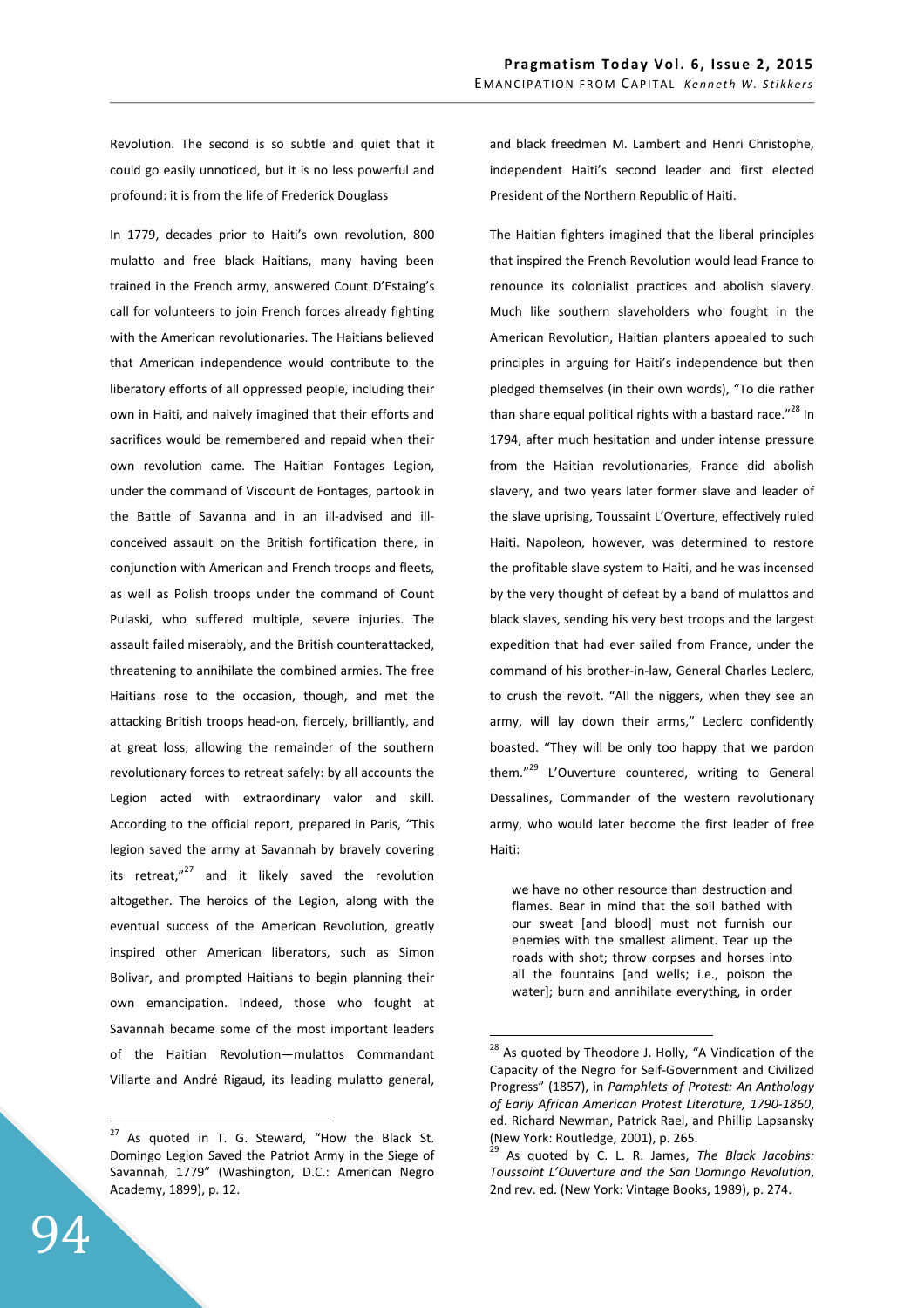that those who have come to reduce us to slavery may have before their eyes the image of that hell which they so deserve. $3$ 

While it is common for liberation movements to cultivate utopian visions of emancipation, here Toussaint creates an image of what those resisting emancipation might expect. So the Haitians burned their cities, their fields, and their forests and poisoned their own water sources: not a grain of wheat, not a piece of wood or a single nail, not a drop of water was to be left for the French to use in their efforts to enslave and oppress. In my judgment, the Haitian Revolution was the most noble of all revolutions ever fought, the only successful revolution in human history by a slave population: never, to my knowledge, did a people pay so high a price for their liberty, and by comparison the American and French Revolutions were cake walks.

The Haitians imagined, too, wrongly again, that the United States would surely come to their aid and repay its debt. Not only did the United States fail to lift a finger to assist the Haitians in their own revolution and to repay its enormous debt, but it, with the author of its own Declaration of Independence as its President, placed an embargo upon and did all that it could to undermine the new republic, for fear that its success would inspire slave rebellions at home, which it indeed did, including a major one in Jefferson's own Virginia— Denmark Vessey's rebellion of 1822. Moreover and ever since, the United States, along with other Western colonial powers, has punished Haiti for its independent spirit and refusal to cooperate with global corporate interests, colonialism's newer form. Repeatedly the United States has militarily intervened in and occupied Haiti, even overthrowing duly elected democratic leaders, as recently as 2004.<sup>31</sup>

Haiti is the only Western country bearing an African

 $\overline{a}$ 

name, and its spirit of emancipation is contained in that name, which means, do not obey: resist.<sup>32</sup> That this spirit of emancipation is animated by values transcending those of capital and even of life itself, is indicated by its extraordinary sacrifices in its resistance to the forces of capitalism but also to the capital form and also by the chant with which I opened and which is invoked still today:

The white colonists will persecute us! **Not** a problem! The white colonists will torture us! **Not** a problem! The white colonists will always have slaves? **Not** possible! The white colonists will kill us? **Not** a problem! We prefer death to slavery.<sup>33</sup>

The memories of those beautiful days—November 18, 1803, when the Haitian revolutionaries, led by General Jean-Jacques Dessalines, defeated Napoleon's army at the Battle of Vertières, and January 1, 1804, when Dessalines declared Haiti an independent nation—those memories, immortalized in paintings by such artists as Auguste Raffet, Ulrick Jean-Pierre, Jacob Lawrence, and many others, and despite Dessalines's often brutal rule, which restored slave-like conditions for many, have done much to sustain Haiti through its troubled history and suffering. $34$  They remind the Haitian people—and all of us—of those values, above all price, that transcend the capital form and even life itself.

Frederick Douglass, like Du Bois, speaks to the importance of memories of things beautiful. For example, even in his lowest moment and contemplating suicide, "broken in body, soul, and spirit," $35$  he finds himself comforted by the beauty of the sailboats on the Chesapeake Bay: "Those beautiful vessels, robed in

<sup>&</sup>lt;sup>30</sup> Toussaint L'Ouverture, Letter to Dessalines (1802), in *The Haitian Revolution*, ed. Nick Nesbitt (London: Verso, 2008), p. 76.

<sup>31</sup> Randall Robinson, *An Unbroken Agony: Haiti, from Revolution to the Kidnapping of a President* (New York: Basic Civitas Books, 2007).

 $32$  Aristide, pp. 20-23.

<sup>33</sup> Ibid., p. 22.

<sup>&</sup>lt;sup>34</sup> Aristide's book illustrates this point well.

<sup>35</sup> Douglass, *Narrative of the Life of Frederick Douglass, an American Slave* (1845), in *Slave Narratives*, ed. William L. Andrews and Henry Louis Gates, Jr. (N.c.: Library of America, 2001), p. 324.